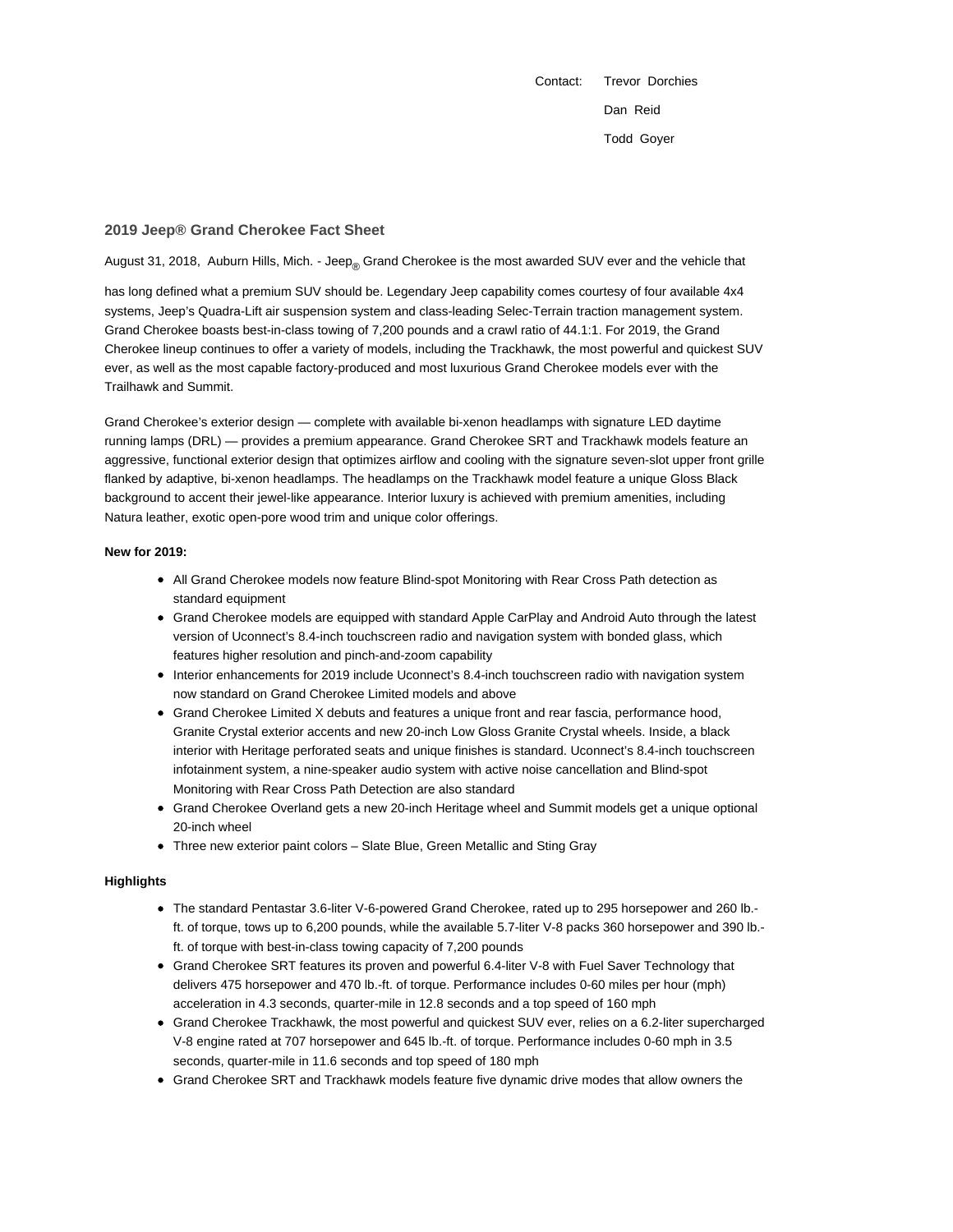ability to personalize their drive experience whether it's on road or on track. The drive modes separately control the four-wheel-drive system, transmission, paddle shifters, stability control, suspension and steering. Drive modes are pre-configured for Auto, Sport, Track, Snow and Tow settings via a switch on the center console, while the custom setting lets the driver customize the drive experience to their favorite settings

- Auto Automatically adapts to any condition; uses a 40 percent front/60 percent rear torque split
- Sport Transmission shift times are reduced by 50 percent versus Auto Mode; stability control, four-wheel-drive and steering systems are set for the typical enthusiast driving style; paddle shifters are enabled; suspension is tightened without increasing impact harshness to deliver increased vehicle performance capability over Auto Mode; uses 35/65 torque split
- Track Transmission shift times are reduced 68 percent to 160 milliseconds versus Auto Mode; stability control, four-wheel-drive and steering systems are set for ultimate track performance; paddle shifters are enabled; suspension is set to full firm to deliver maximum vehicle performance capability on smooth, dry surfaces; uses 30/70 torque split
- Tow Alters torque delivery off the line for greater smoothness and adjusts suspension to combat pitch and yaw to deliver maximum towing performance; uses 60/40 torque split
- **Show** Maximizes traction to deliver optimized performance on snow and ice with reduced engine horsepower; uses 50/50 torque split
- Standard launch control mimics a professional driver's inputs to optimize Grand Cherokee SRT and Trackhawk's performance by bringing engine, transmission, driveline, stability control and suspension in line for a textbook launch. Controlled by a button on the center console, the result is improved and more consistent straight-line acceleration
- All Jeep Grand Cherokee engines are mated to the TorqueFlite eight-speed automatic transmission. In addition to enhancing fuel economy, the robust and durable eight-speed transmission delivers quick acceleration and precise, smooth shifting, enhancing ride quality to luxury car levels
- All Grand Cherokee models are equipped with the 3.6-liter Pentastar V-6 engine, featuring engine stopstart (ESS) technology to improve fuel efficiency by shutting the engine off when the vehicle comes to a complete stop. Amenities (radio, gauges, heating or air conditioning, etc.) continue to operate and the engine restarts automatically when the driver releases the brake, allowing seamless acceleration
- Quadra-Drive II, with a rear Electronic Limited Slip Differential (ELSD), delivers industry-leading tractive capability. The system instantly detects tire slip and smoothly distributes engine torque to tires with traction. In some cases, the vehicle will anticipate low traction and adjust in order to proactively limit or eliminate slip
- Selec-Speed Control with Hill-ascent and Hill-descent Control allows drivers to control Grand Cherokee's speed both up and down steep, rugged grades with the steering wheel paddle shifters – without the need for throttle or brake input. Unique to its segment, Grand Cherokee Hill-descent Control also works when the vehicle is in reverse
- Jeep Grand Cherokee includes more than 70 safety and security features, as well as an array of advanced user-friendly technology features, such as the latest version of the award-winning Uconnect 8.4-inch touchscreen radio with Apple CarPlay, Android Auto, integrated climate and infotainment controls and a 7-inch customer-configurable multiview display cluster

# **Model Lineup**

For 2019, the Jeep Grand Cherokee lineup consists of seven models:

- Laredo
- Limited
- **•** Trailhawk
- Overland
- Summit
- $\bullet$  SRT
- Trackhawk

## **Available Exterior Colors:**